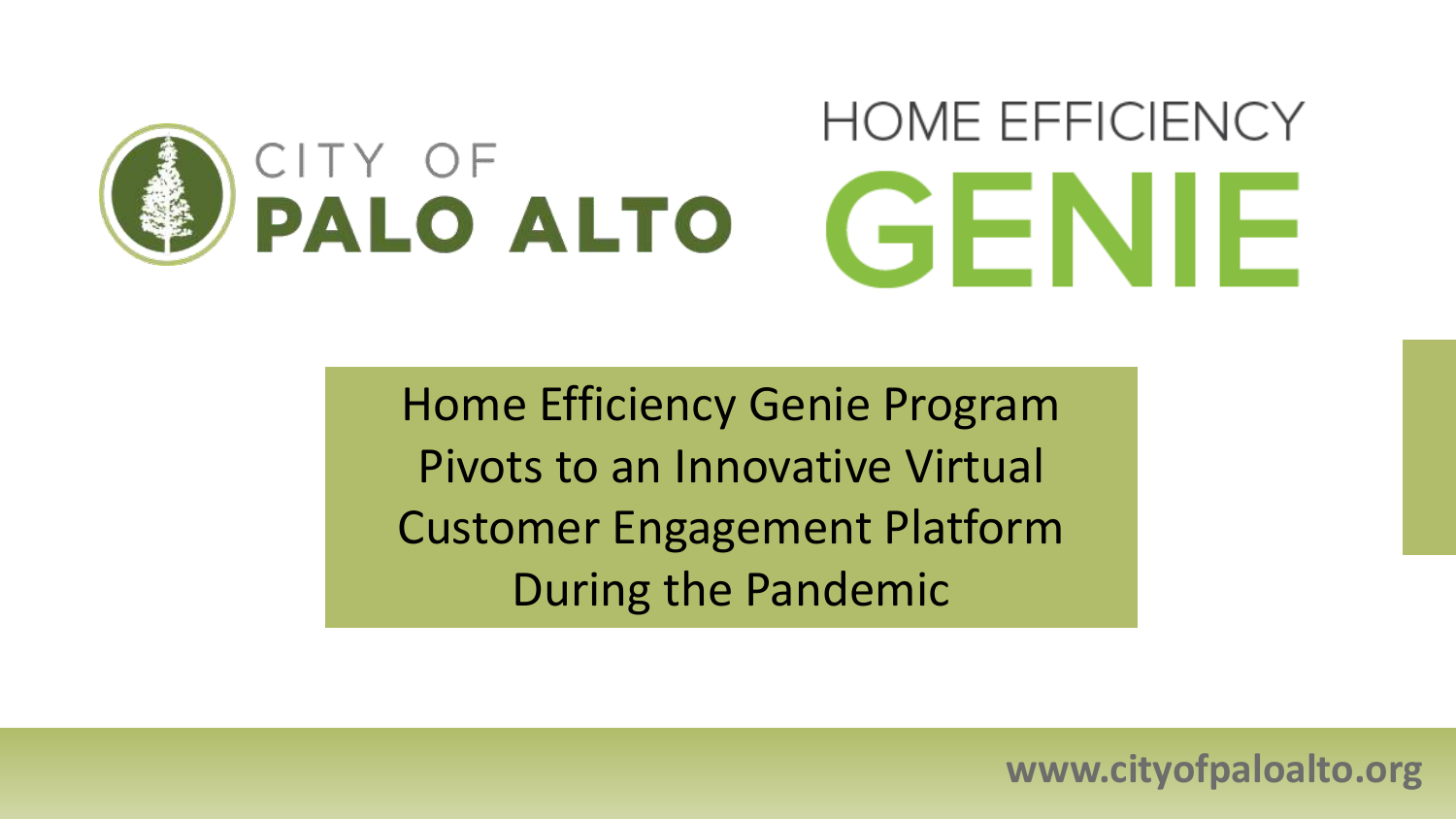#### **About CPAU**

#### **At a Glance**

- Annual load: ~1,000 GWh
- Peak: 180 MW
- Approximately 29,500 customers
- Current Supply
	- o **100% Carbon Neutral**
	- o Hydroelectric
	- o Wind PPAs
	- o Biogas (LFG) PPAs
	- o Market power (and RECs)
	- o Large solar (utility scale) PPAs
	- o Local solar (NEM 1 and 2)

#### **Services and year established**

Water – 1896 Wastewater – 1898  $Electric - 1900$  Gas  $-1917$ Fiber – 1996



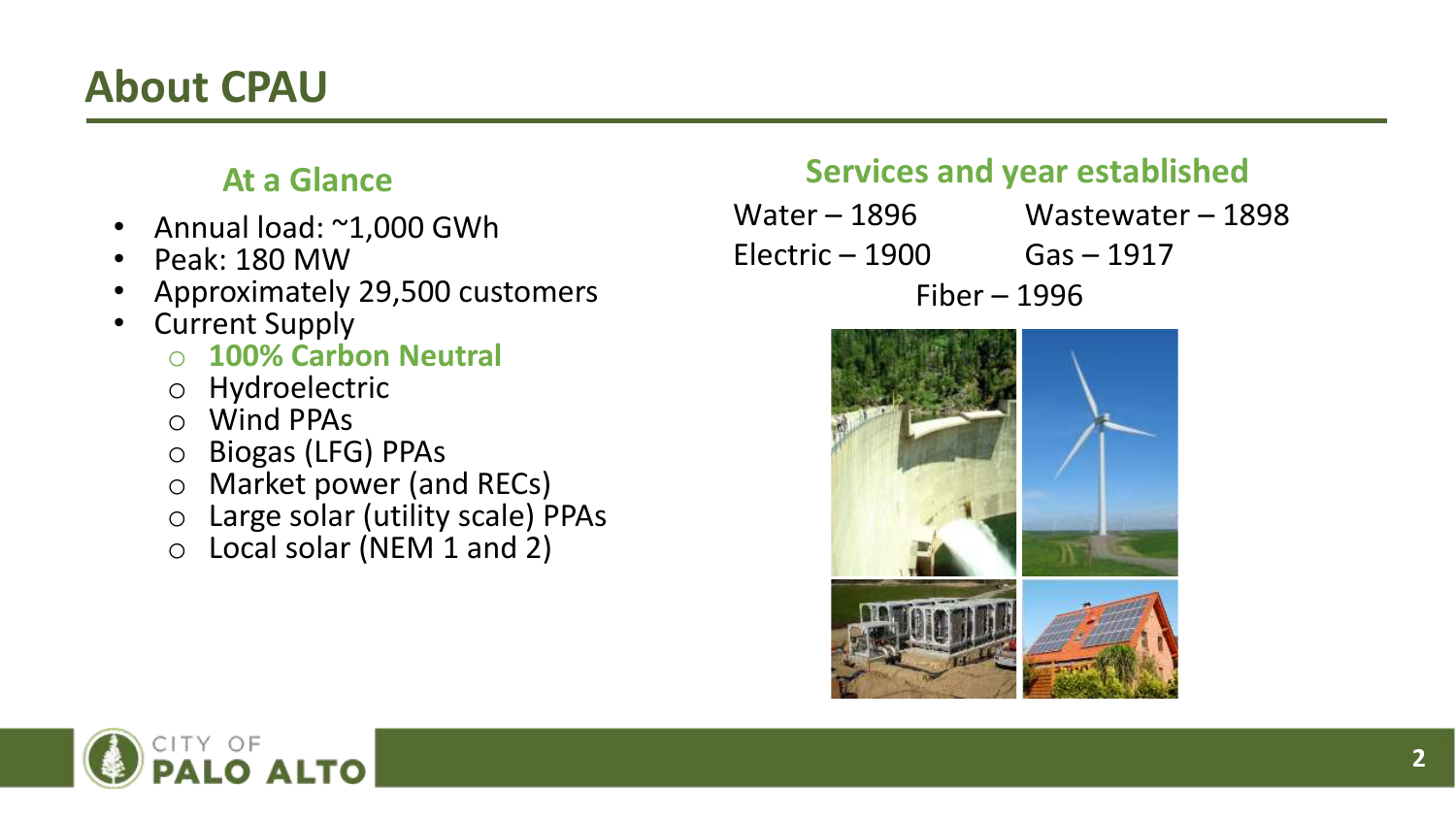## **Home Efficiency Genie Program**

- Emphasis health, safety, comfort, efficiency
- APPA National Energy Innovator Award 2019
- High customer satisfaction Net promoter score:  $9/10$
- 94 % of Genie customers are *Very Satisfied* with CPAU
	- o Compared to 76% of CPAU customers overall & 57% of muni customers statewide
- Expanded program features
	- $\circ$  Genie Express on the spot quotes upgrade projects
	- $\circ$  Electrification Report individualized roadmap





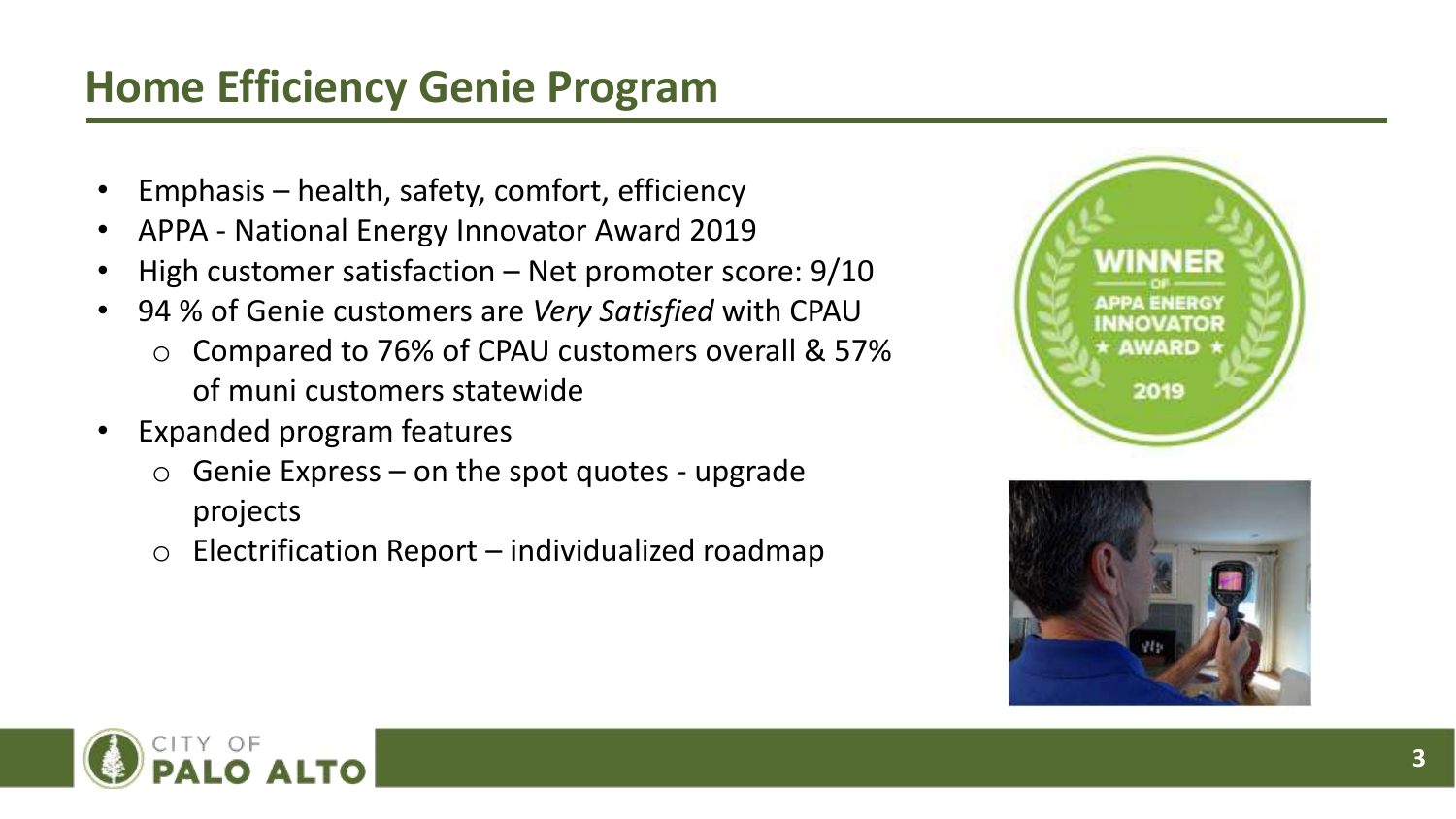## **Pre-COVID Home Efficiency Genie Program**

#### *Trusted Advisor*

- Free *over the phone* efficiency advice
- In-home visits with comprehensive evaluation (subsidized - customer price \$149)
	- $\circ$  Building envelope testing blower door and duct test, infrared camera
	- $\circ$  Direct install improvements LED bulbs, Smart power strip, water saving devices
	- o Detailed report with actionable items
	- o List of home performance contractors





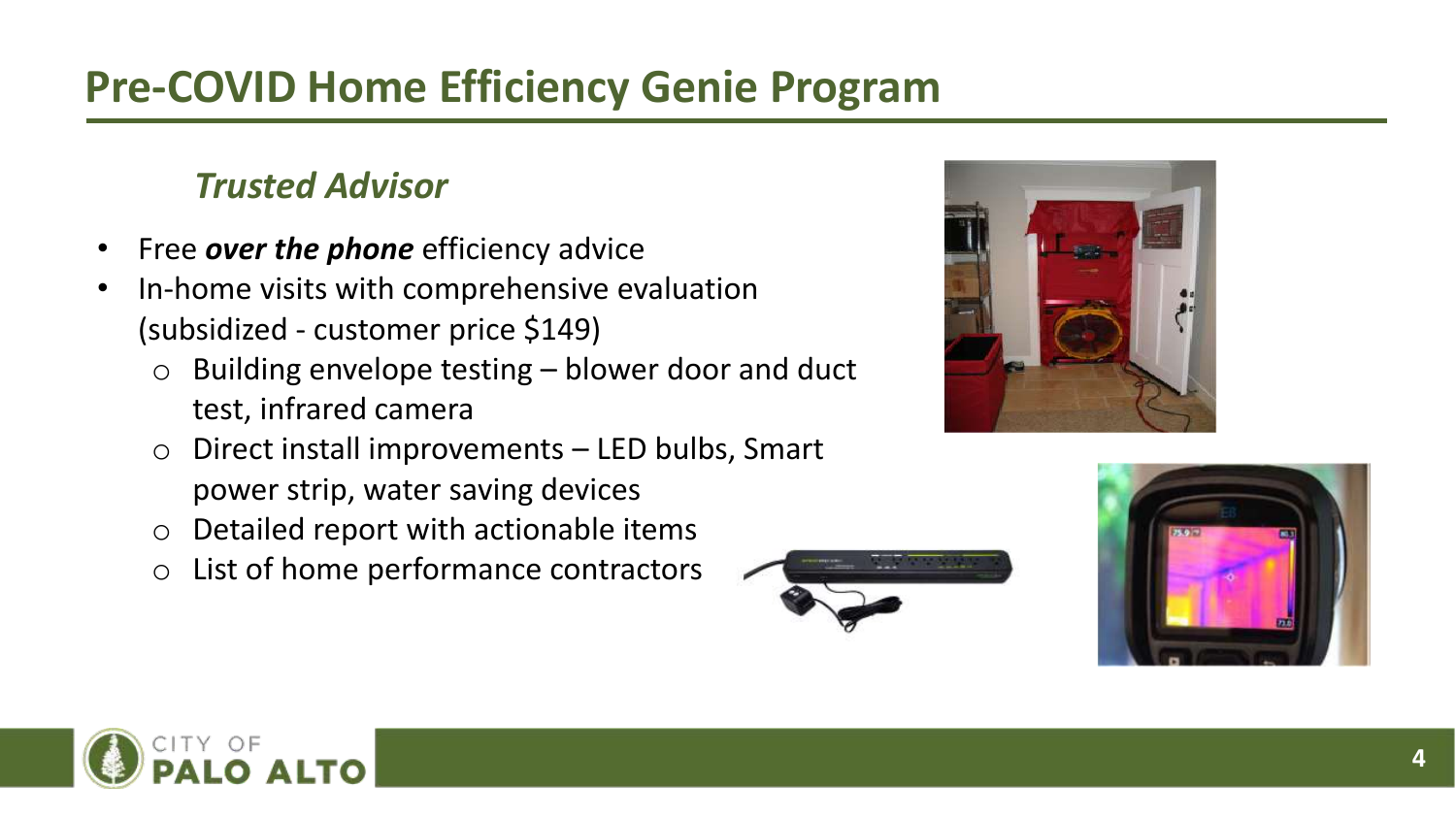#### **Virtual Home Efficiency Genie Program**

# S! streem



+ Video - Remote Call

+ Data - Intelligent Contextual Capture

**AR** - Enhanced Collaboration

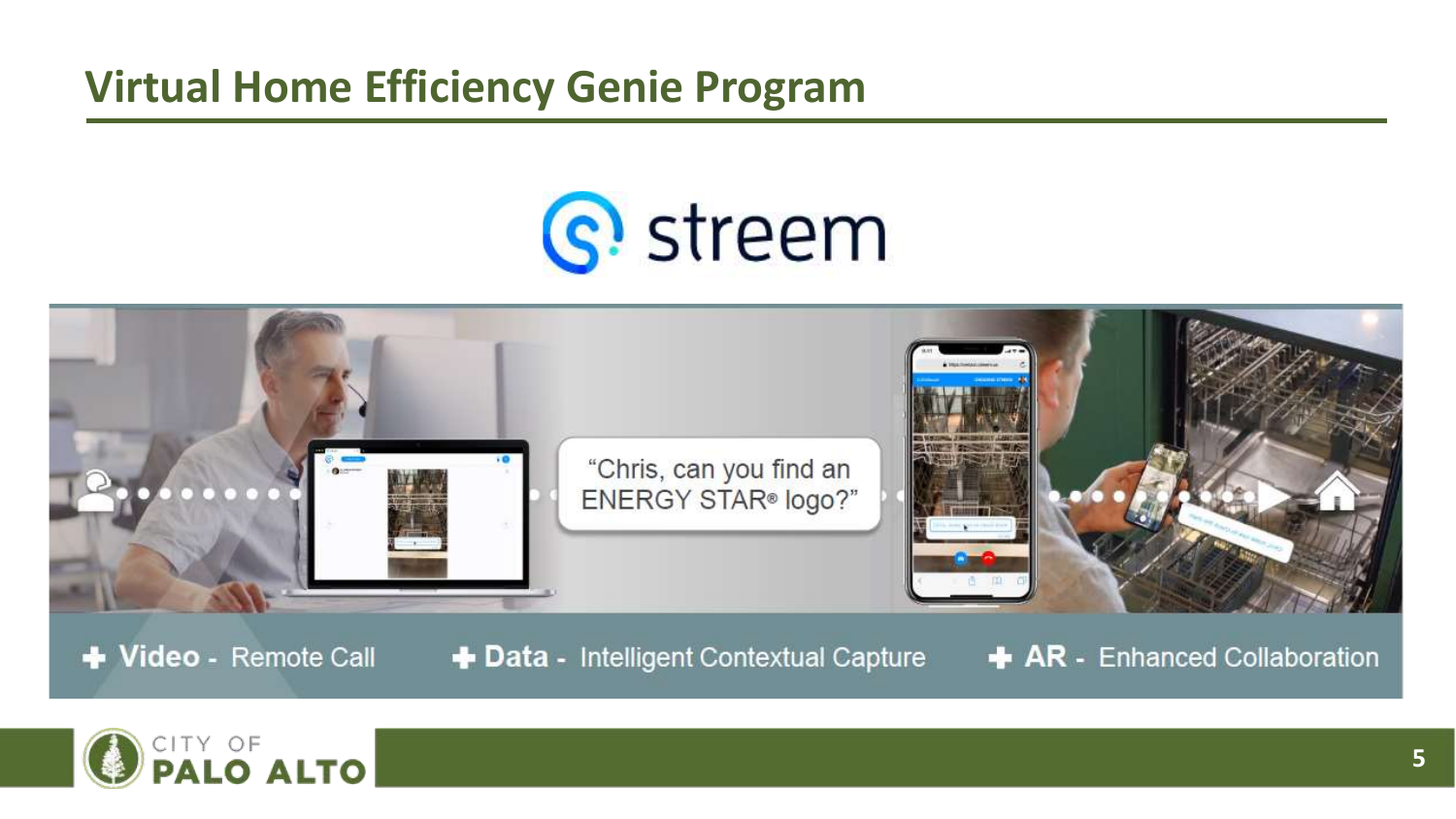## **Virtual Home Efficiency Genie Program**

- Engagement is driven by the customer o More personable and educational
	- $\circ$  In-home assessment is driven by the Genie Technician
- Emphasis is on customer's safety
- Flexible scheduling
- Shorter time commitment
	- o Virtual assessment is about 1-2 hours
	- o In-home assessment typically 3-4 hours
- Lower operating costs  $-$  no travel costs
- No in-person interaction means fewer liabilities



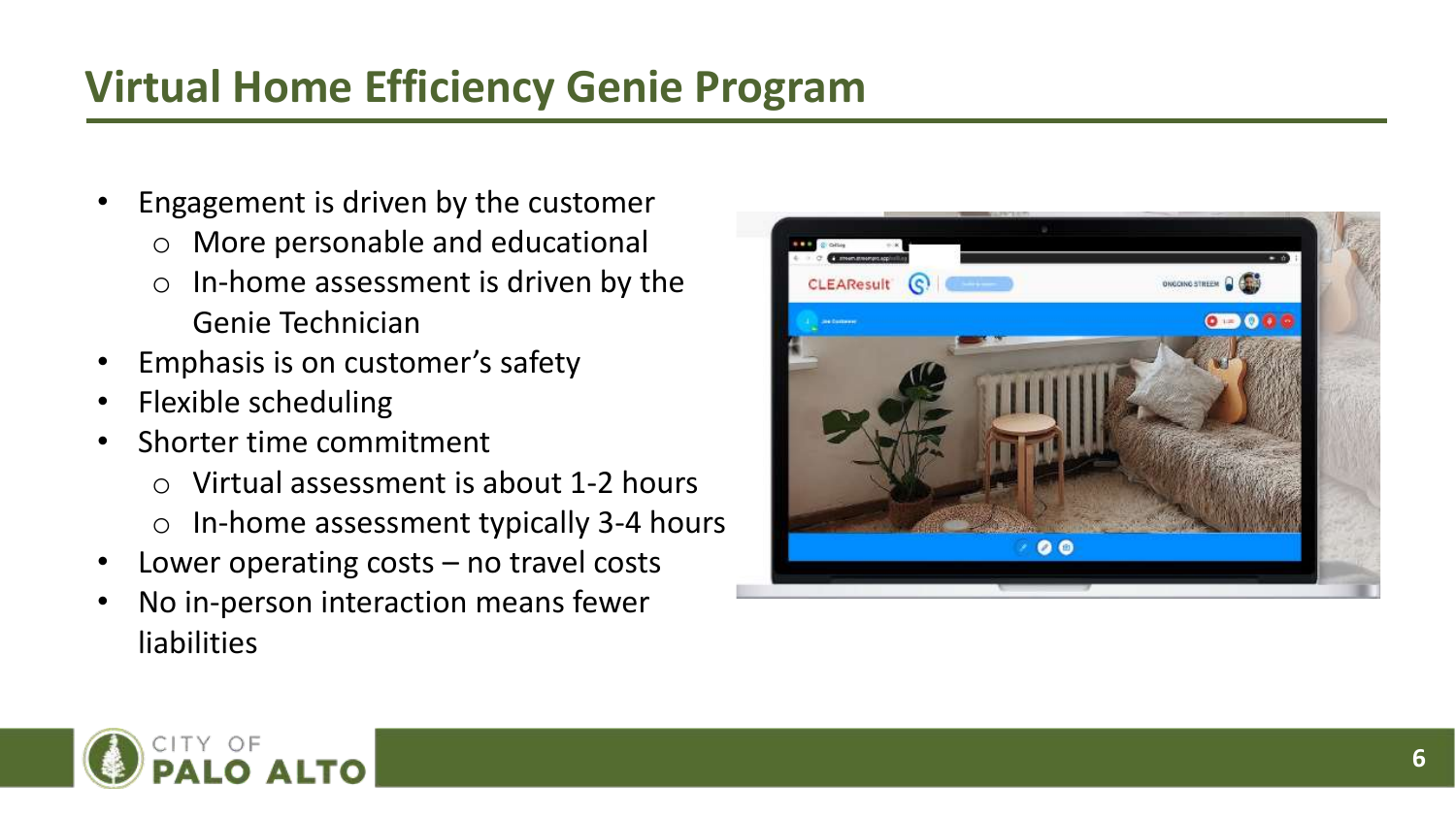## **Virtual Assessment Challenges**

- Limitations
	- o Not technically based measurements
	- $\circ$  More of a visual inspection rather than a data driven analysis
- Technical challenges
	- o Wifi range
	- o Internet issues
	- o Audio issues
	- $\circ$  Older phone compatibility
- Satisfaction guaranteed
	- o Refunded if smart phone platform isn't compatible



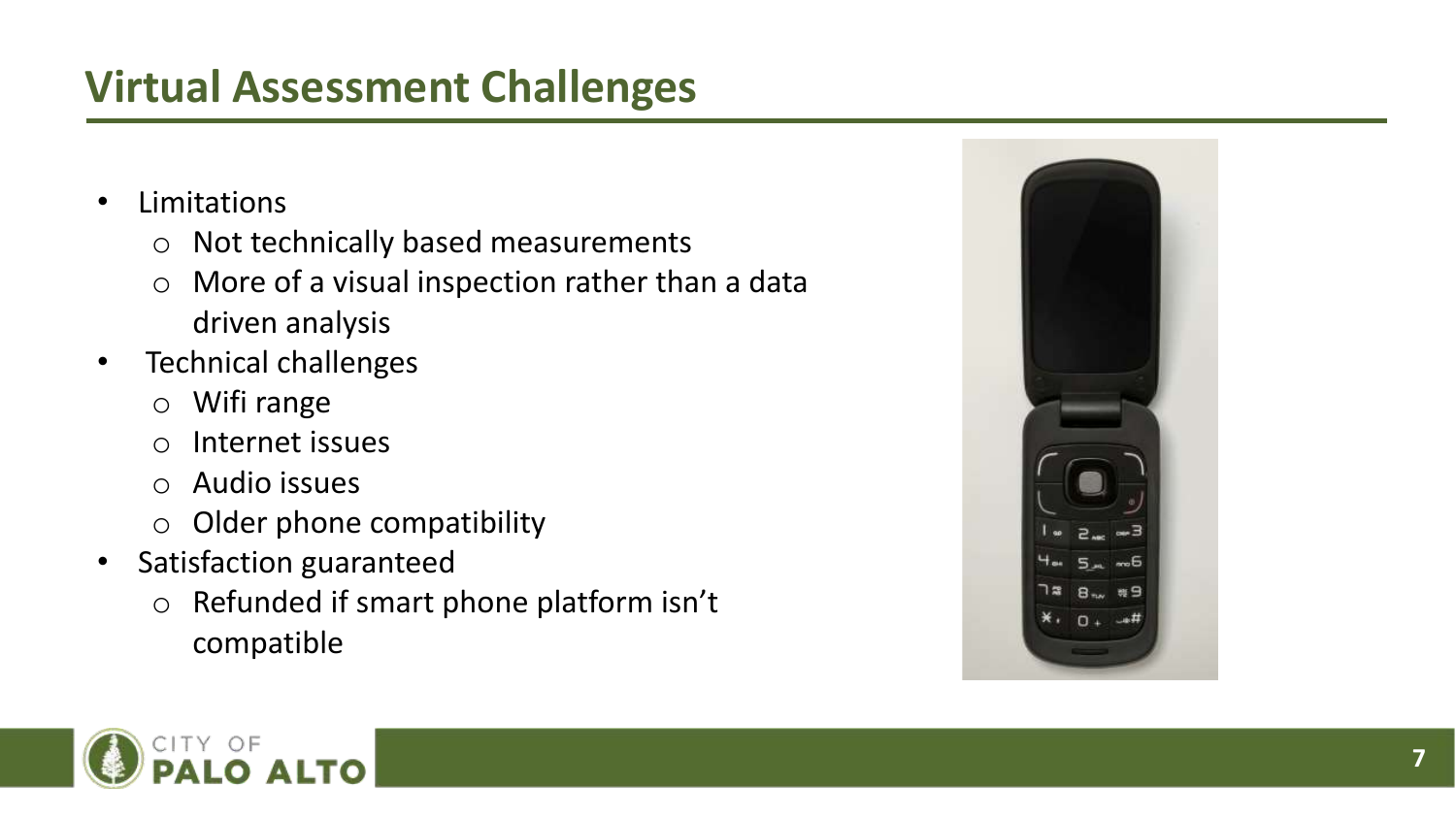#### **Program Testimonials/Comments**



"*Fabulous; much better than I would have expected. He has listened to me and is willing to provide, as much as possible, what I'm after."*

*"I found the Home Efficiency Genie virtual assessment experience quite informative and helpful to our decision making. Tony helped me conduct a virtual tour of my house, both inside and outside, with my smartphone. This was very straightforward to set up, and an effective remote way to show important aspects of my home during the pandemic. Tony was quite knowledgeable, articulate and personable as an expert remote 'tour guide'."*

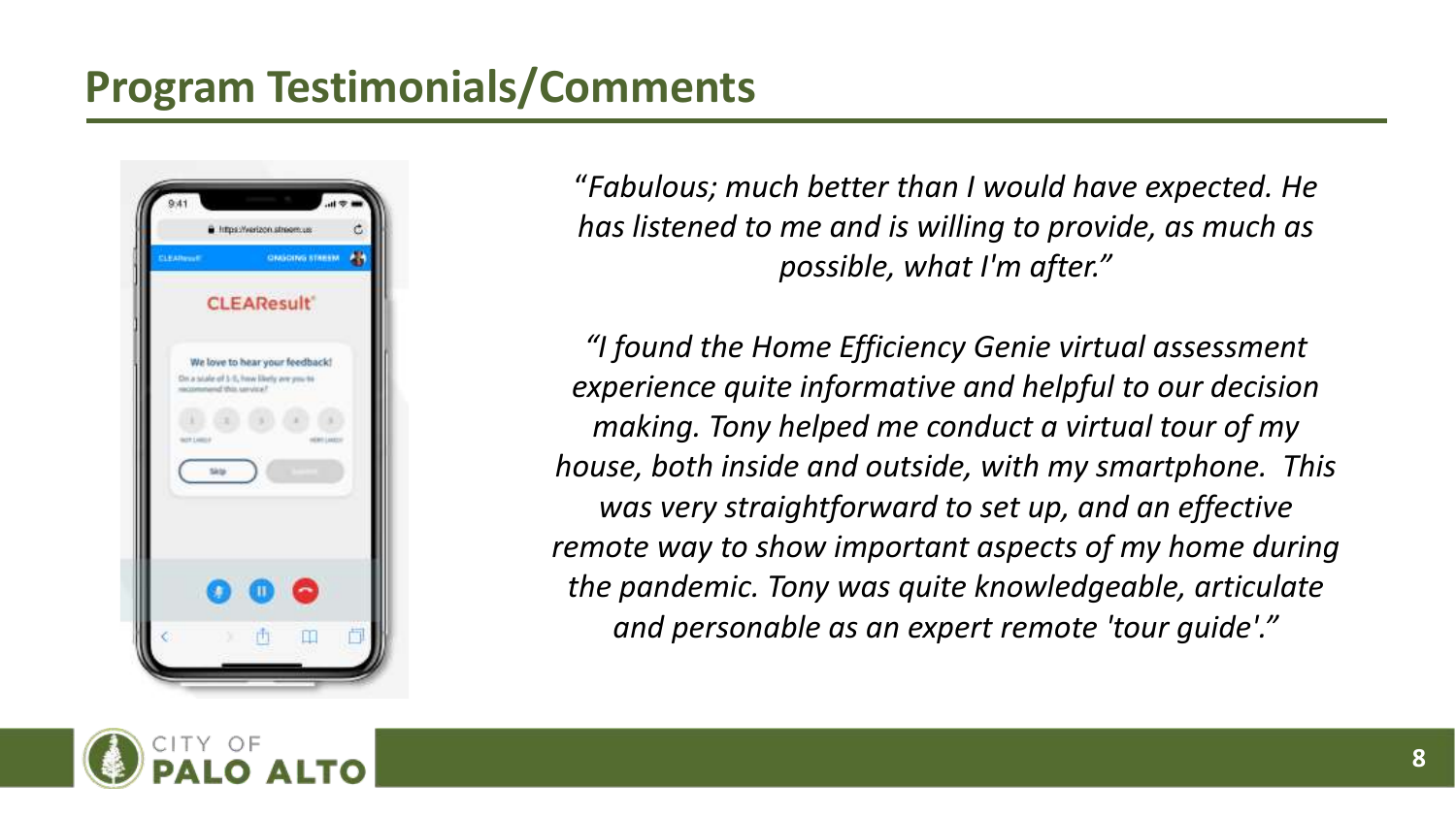| <b>Assessments</b>             | All Time (Since 2015) |
|--------------------------------|-----------------------|
| <b>Comprehensive Completed</b> | 350                   |
| <b>HERA Completed</b>          | 13                    |
| <b>GE Completed</b>            | 6                     |
| <b>Virtual Assessment</b>      | 24                    |
| <b>Virtual HERA</b>            | 15                    |